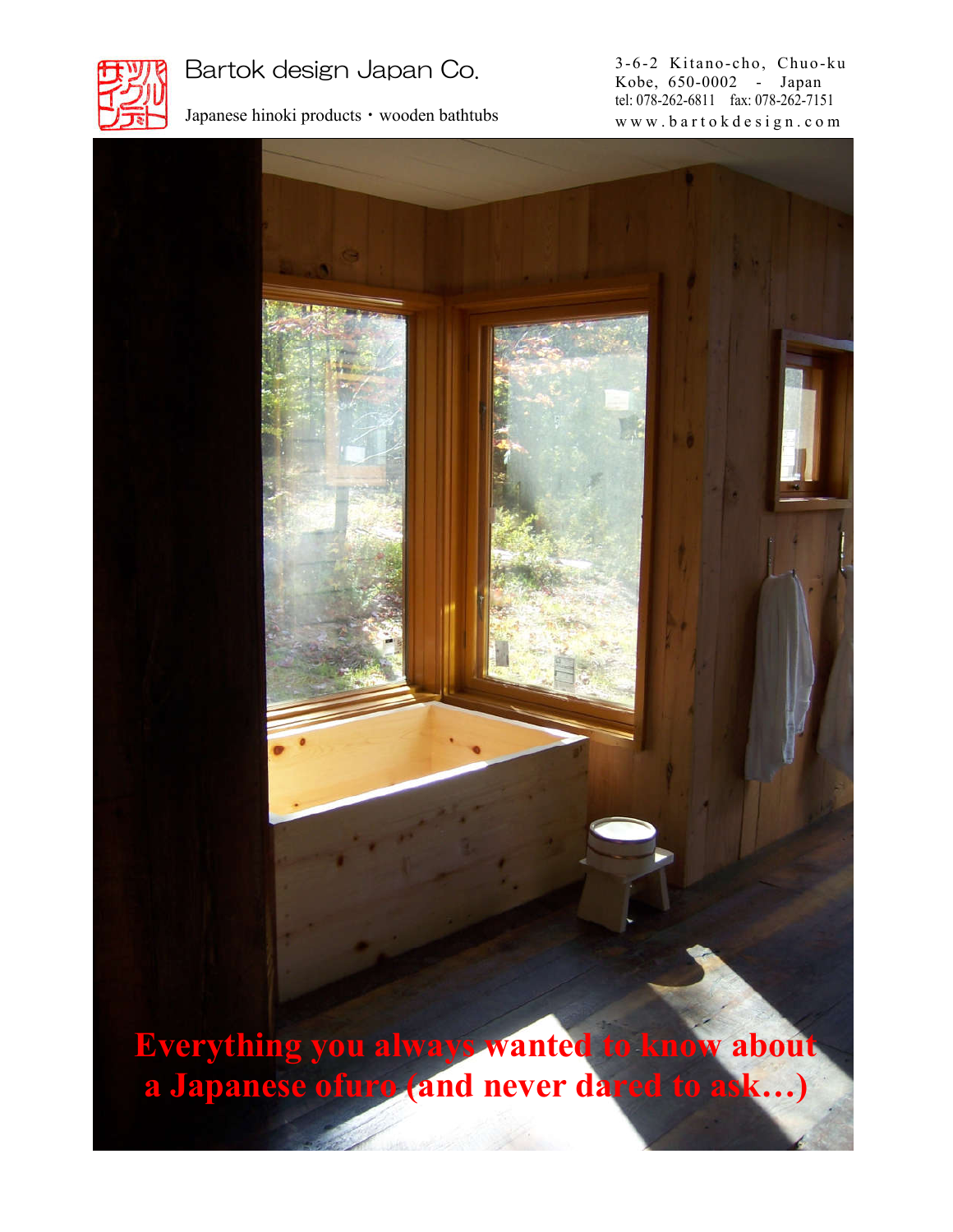Japanese hinoki products・wooden bathtubs

## **JAPANESE OFURO – BASIC FACTS**

Thank-you for your interest in our Japanese ofuro bathtubs! As a general reference, please note the following:

#### 1) Production and shipping time:

All our tubs are made in Japan by a skilled 4<sup>th</sup> generation craftsman. The standard production time is about 60days . For shipping and delivery consider 30~60 days (ocean freight) or 10~15 days (airfreight) for most world locations.

#### 2) Payment conditions:

Invoices and payments will be Japanese Yen. This is to avoid overcharges to our clients due to currency exchange fluctuation risk. A prepayment of 50% of the custom items will be needed before starting production. Once the products are ready, we will send pictures for verification/approval and will require the payment of the reminder before proceeding with shipment. A bank wire transfer is the most common option. "Wise" is a service that allows to make international bank transfers with low fees. Credit cards are accepted (thru Paypal). Checks are not available.

#### 2) Shipping cost:

we will need the exact shipping address to be able to obtain the quote from our forwarder (Naigai Forwarding Co.) We use DDU (Delivered, Duties Unpaid) conditions unless the client requires a different arrangement. Cost varies greatly according to size, country, delivery location. You are welcome to use your local forwarder for the shipment.

#### 3) Installation recommendation:

In case of humid climates, we recommend to leave enough room under the tub to allow air circulation (about 10cm). For dry climates, avoid direct sunlight exposure and abrupt temperature changes - especially when the tub is empty.

#### 4)Maintenance recommendation:

Please refer also to the FAQ on our homepage and the "Japanese ofuro maintenance tips" notes.

Provide a satisfactory ventilation in the bathroom (open a window or place a fan/air circulator on the floor after the bath), Do avoid using air conditioning in the bathroom, especially when it is empty and not in use: A/C systems can dry up the natural humidity of the wood in a matter of few days, especially if the air flow is pointing towards the ofuro...! Soap, detergents and dirt are responsible for the insurgence of mold and fungi, we recommend not to use soap inside the tub. If splashes of soapy water reach the tub rinse abundantly and after use with a soft sponge or towel. Unless otherwise specified, we apply one layer of "Kihada Ichiban" which is an water repellent treatment, based on the nanotechnology. It does not create a coating, it actually penetrates inside the wood fibers offering lasting protection without occluding the pores of wood (similar functionality as Goretex© for clothing.

5) Installation: we recommend to lay the tub on packing material placed under the 4 corners of the tub. This is meant to avoid the direct, prolonged contact between the wet floor and the wood; adjust the tub to make it flat even if the floor has a gradient; and adjust the height under the tub for piping etc.

As packing material you can use slices of tiles, stones, bricks, concrete blocks, rubber pads, plastic wedges etc. Refer also to this page: https://bartokdesign.com/tips/waterproofing-2.php

## 6) Recommended sanitary fixtures:

Water fixtures can be installed on the wall (directing the water into the tub), on the floor (long hook type), on the tub ledge or thru a spout. In the first two cases, you do not need any interaction with the tubs and can choose the taps freely (Philip Stark design taps for instance are a common choice). In the 3rd case (on tub ledge) the issue is similar to the first two as you can open a hole where needed in top ledge as it is all solid wood. In case you consider using of a wooden spout, please let us know and we will explain you the options.

Refer also to this page: https://bartokdesign.com/tips/water-heaters-and-recirculation.php

## 7) Product quality/guarantees:

We can provide declarations stating the origin and quality of the wood. When you receive the tub, we recommend to open the box and check that the tub is not damaged or cracked. If we receive a claim within 5 days of reception, we can use the shipping insurance and supply you a replacement. As for a warranty for the product itself, we are afraid we cannot provide it. Natural materials are alive and have a delicate balance. If the tub is maintained properly, it can last for decades, but if the user makes some mistake or the tub is left is extreme condition for just few days, the tub can be severely damaged. This is why we cannot offer a guarantee, we appreciate your understanding.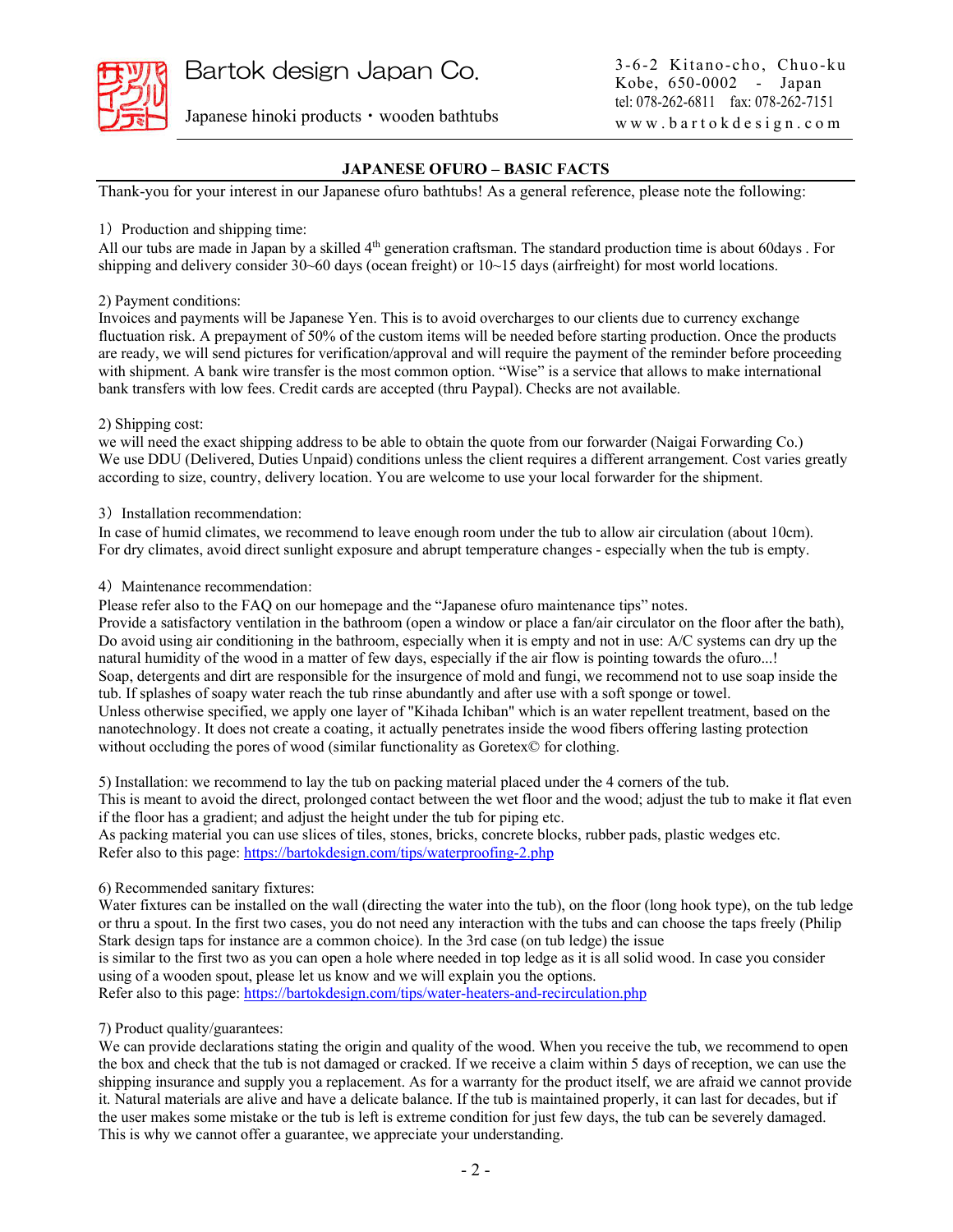![](_page_2_Picture_1.jpeg)

Japanese hinoki products・wooden bathtubs

3-6-2 Kitano-cho, Chuo-ku Kobe, 650-0002 - Japan tel: 078-262-6811 fax: 078-262-7151 w w w . b a r t o k d e s i g n . c o m

# **JAPANESE OFURO - PRICE LIST (updated feb. 10, 2022)**

Here is a quick reference of common (standard) sizes for soaking tubs. As we work without stock, your tub will be order made. Always ask for a final quotation as we may be able to make better conditions according to the season of the year and the material we have in stock. ※Hinoki K grade is not available until further notice.

|                                                                                                 | Hinoki<br>(quarter sawn) | Asnaro<br>(quarter sawn) | Sawara<br>(quarter sawn) | Packaging     | Option:<br>int.seat (per unit)                  |
|-------------------------------------------------------------------------------------------------|--------------------------|--------------------------|--------------------------|---------------|-------------------------------------------------|
| S-1) 310L / 81 US gallon<br>900L x 700W x 680 (D600)<br>$(35.4" \times 27.6" \times 26.8")$     | ¥534,000                 | ¥463,000                 | ¥378,000                 | ¥30,000       | $(W=350mm)$<br>hinoki ¥67,000<br>asnaro ¥62,000 |
| (33mm planks - no frame)                                                                        |                          |                          |                          | 1100x900x880  | sawara ¥60,000                                  |
| S-2) 340L / 91 US gallon<br>1000L x 700W x 680H (D600)<br>$(39.4" \times 27.6" \times 26.8")$   | ¥573,000                 | ¥496,000                 | ¥403,000                 | ¥33,000       | $(W=350mm)$<br>hinoki ¥67,000<br>asnaro ¥62,000 |
| $(33mm$ planks – no frame)                                                                      |                          |                          |                          | 1200x900x880  | sawara ¥60,000                                  |
| S-3) 380L / 101 US gallon<br>1100L x 700W x 680H (D600)<br>$(43.3" \times 27.6" \times 26.8")$  | ¥610,000                 | ¥529,000                 | ¥429,000                 | ¥36,000       | $(W=350mm)$<br>hinoki ¥67,000<br>asnaro ¥62,000 |
| $(33mm$ planks – no frame)                                                                      |                          |                          |                          | 1300x900x880  | sawara ¥60,000                                  |
| S-4) 430L / 114 US gallon<br>1200L x 750W x 650H (D570)<br>$(47.2" \times 29.5" \times 25.2")$  | ¥650,000                 | ¥563,000                 | ¥456,000                 | ¥39,000       | $(W=400mm)$<br>hinoki ¥72,000<br>asnaro ¥66,000 |
| $(33mm$ planks – no frame)                                                                      |                          |                          |                          | 1400x950x850  | sawara ¥64,000                                  |
| S-5) 450L / 120 US gallon<br>1300L x 750W x 630H (D550)<br>$(51.2" \times 29.5" \times 24.8")$  | ¥674,000                 | ¥583,000                 | ¥473,000                 | ¥41,000       | $(W=400mm)$<br>hinoki ¥72,000<br>asnaro ¥66,000 |
| $(33mm$ planks – no frame)                                                                      |                          |                          |                          | 1500x950x830  | sawara ¥64,000                                  |
| M-6) 460L / 123 US gallon<br>1400L x 750W x 630H (D550)<br>(55.1" x 29.5" x 24.8")              | ¥786,000                 | ¥682,000                 |                          | ¥44,000       | $(W=400mm)$<br>hinoki ¥72,000<br>asnaro ¥66,000 |
| (33mm planks- top frame)                                                                        |                          |                          |                          | 1600x950x830  |                                                 |
| M-7) 500L / 132 US gallon<br>1500L x 750W x 630H (D550)<br>(59.1" x 29.5" x 24.8")              | ¥828,000                 | ¥719,000                 |                          | ¥47,000       | $(W=400mm)$<br>hinoki ¥72,000<br>asnaro ¥66,000 |
| (33mm planks- top frame)                                                                        |                          |                          |                          | 1700x950x830  |                                                 |
| L-8) 840L / 222 US gallon<br>1800L x 1000W x 630H (D550)<br>$(70.9" \times 39.4" \times 24.8")$ | ¥1,360,000               | ¥1,090,000               |                          |               | $469,000$ (W=400mm)<br>hinoki ¥78,000           |
| (42mm planks- top frame)                                                                        |                          |                          |                          | 2000x1200x830 | asnaro ¥72,000                                  |
| R-9) 840L / 222 US gallon<br>R1400φ x 750H (D620)<br>(diam. 55.1" x 29.5")                      | ¥1,290,000               | ¥1,132,000               | ¥912,000                 | ¥76,000       |                                                 |
| (33mm planks, metal straps)                                                                     |                          |                          |                          | 1600x1600x950 |                                                 |

Note 1) sizes are external. Please detract the thickness of plank for internal sizes.

Note 2) the top border frame can be skipped on some models by increasing the plank thickness (additional cost) Note 3) standard corner detail is a T joint. L corner joints detail (additional cost) is available for hinoki only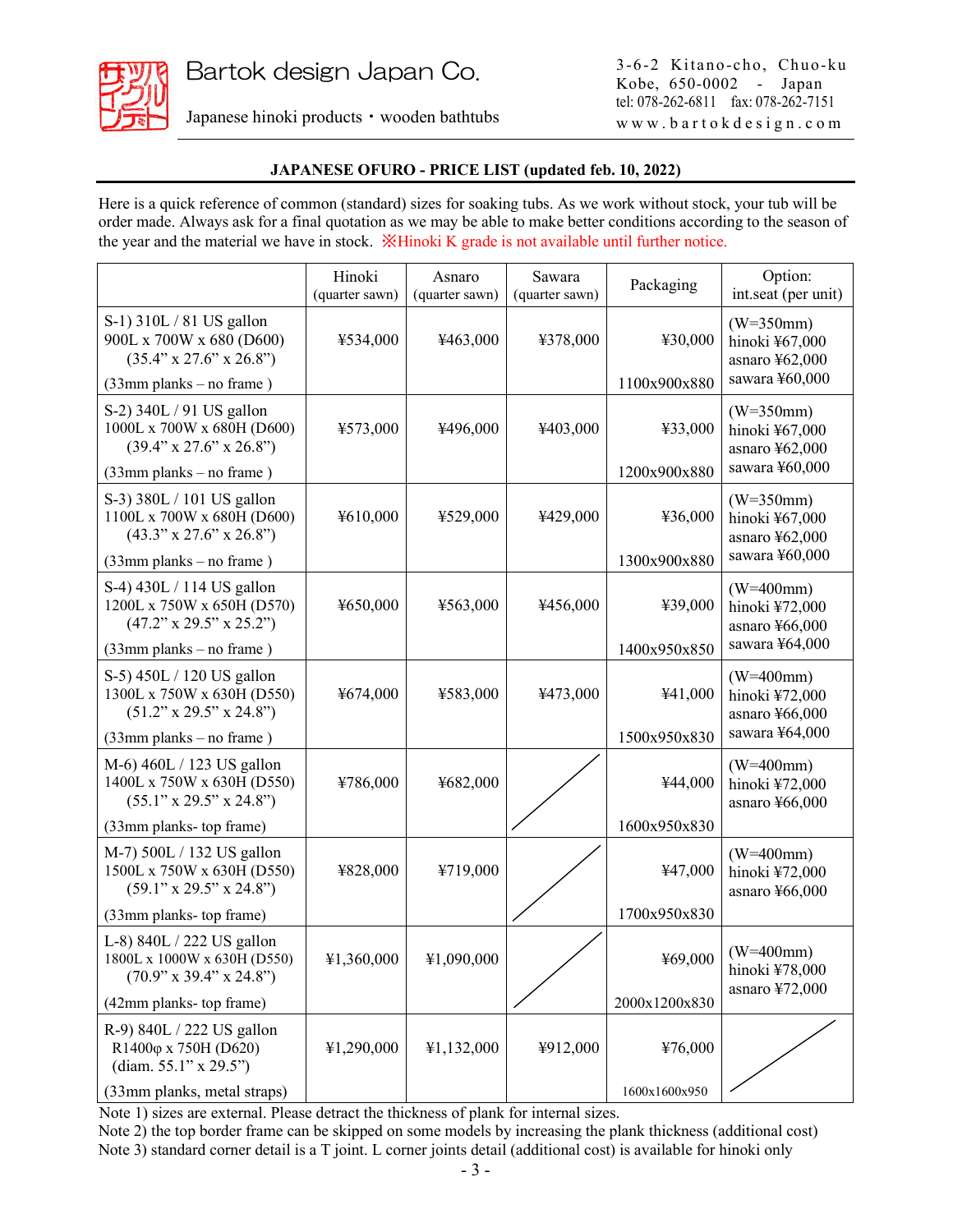![](_page_3_Picture_0.jpeg)

Bartok design Japan Co.

Japanese hinoki products・wooden bathtubs

## **CUSTOM TUBS**

Our policy is to produce custom ofuros freshly after your order.

This way we do not have to use a lot of space to store the stock and do not have to immobilize capital for ready-to-ship products.

Your customer`s advantage is to obtain a reasonable maker-to-client price, and the possibility to adapt the tub to your needs and bathroom sizes, up to the millimetre! A custom ofuro is not more expensive than a standard size one, (of course price increases proportionally to the size) so feel free to inquire for a custom size quotation.

1) Choose the shape and size

![](_page_3_Picture_9.jpeg)

For the size, you may use as a reference our standard sizes price list or other tubs on the market. We recommend as much as possible to set your mind free from numbers and standards. Did you know that the famous Finnish architect Alvar Aalto was not using drafting triangles or goniometers to avoid being influenced by predetermined angles? In the same way, we recommend to sit in a corner and measure your most comfortable sitting space. Or even better, make a quick mock-up with cardboard boxes and sit inside. Is it comfortable and cozy? Can you enter in one, two people? Is it well balanced in the planned bathroom space? And…will it pass through the door, window, stair etc. at the time of delivery? We may be able to use removable feet that can be installed on site so do consult with us. Then let us know your size specifying if it is metrical/imperial and internal/external and we will provide our opinion

![](_page_3_Figure_12.jpeg)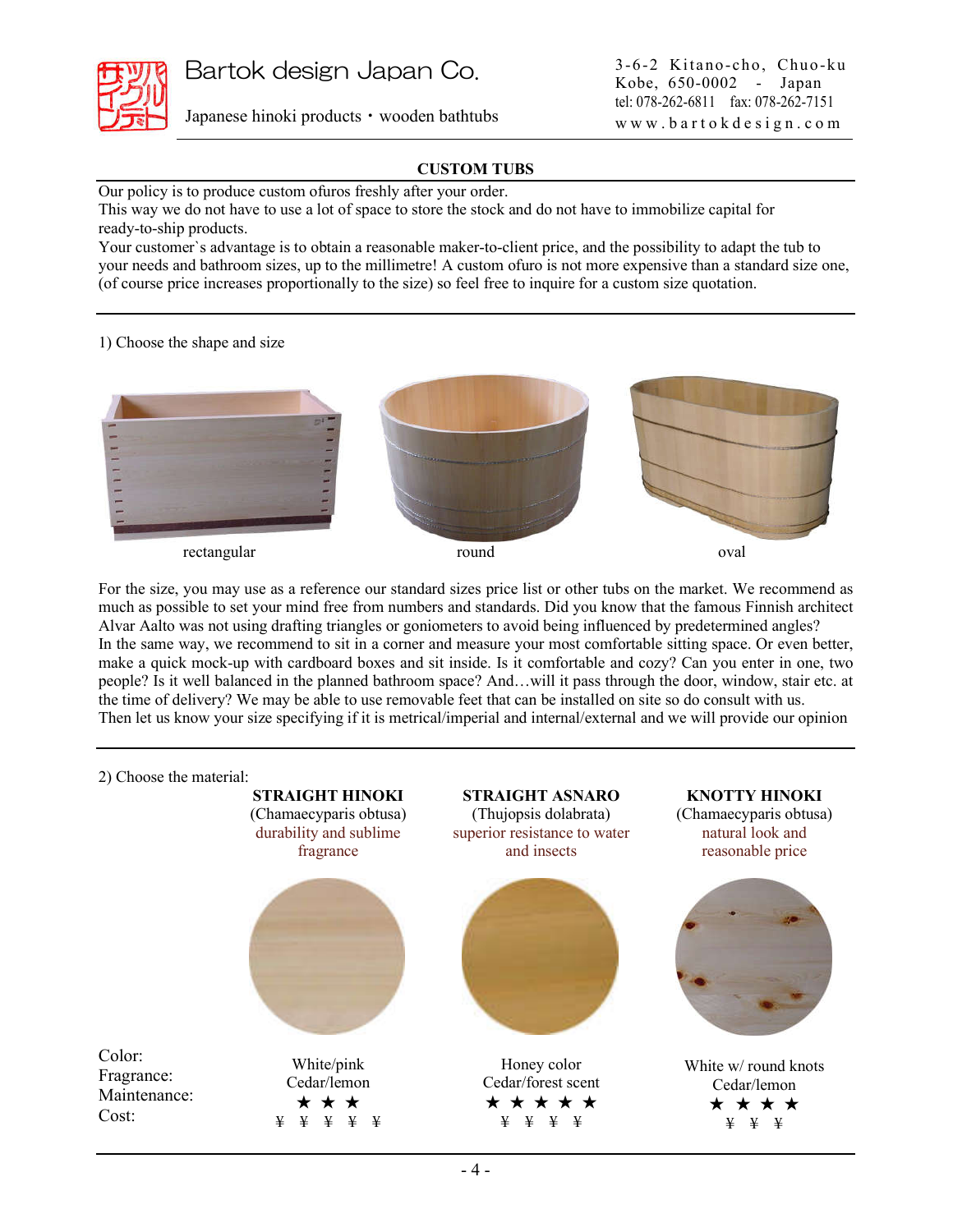![](_page_4_Picture_0.jpeg)

- ① The traditional ofuro construction. The long side plank surpasses the short side by 15mm thus completely protecting the head of the plank and offering enough space for a sturdy connection.
- ② Minimalist box design. This detail is achieved by using thick planks (42mm or 50mm in place of the regular 33mm) thus assuring the same performance of the traditional detail with a simpler, sharper look.
- ③ A top border frame is necessary for medium/large sized tubs. In general, all tubs wider than 750mm need a kamachi construction. Normally about 60x100mm height, we can make bolder/wider frames, filleted corners etc.
- ① Common for extra large tubs and for tubs recessed in the ground or inside a ledge/ditch.

![](_page_4_Picture_5.jpeg)

- ② Copper plate joint covers: typical detail of shipbuilding technique typical of the Tokyo (Edo) area.
- ③ The "dabo" (wooden dowel) is a good choice for a softer, natural look. (we can also do square dowels)
- ④ Traditionally a copper apron is applied on the bottom to protect the side of the bottom plank. It prevents water penetrating the wood perpendicular to the grain also thanks to the copper oxide fungicidal action. Both mechanical and chemical protection. The copper will turn green overtime.
- ⑤ For a lighter, more natural look we can treat the bottom plank section with natural oil by Kreidezeit.

![](_page_4_Picture_10.jpeg)

- ① Usually we proudly place our iron brand on the top right corner. Please let us know if you prefer a different location, if you want it both sides, or if you do not want the logo at all etc.
- ② In Japanese tubs, the water overflows from the top. If the tub is in a niche or only a part of the floor is a wetroom you might want to direct the overflow in one direction by the means of cutting a section of the top edge.
- ③ If required, we can use a western style overflow socket. Be sure to increase the overall depth consequently if you want a deep soaking tub. Also, in this case you will need to build a ledge to hide the corrugated overflow pipe.
- ④ A straight corner box like Japanese tub is more comfortable than you can imagine. Anyway if you prefer to have the end slanted (one side, both sides) we can do it.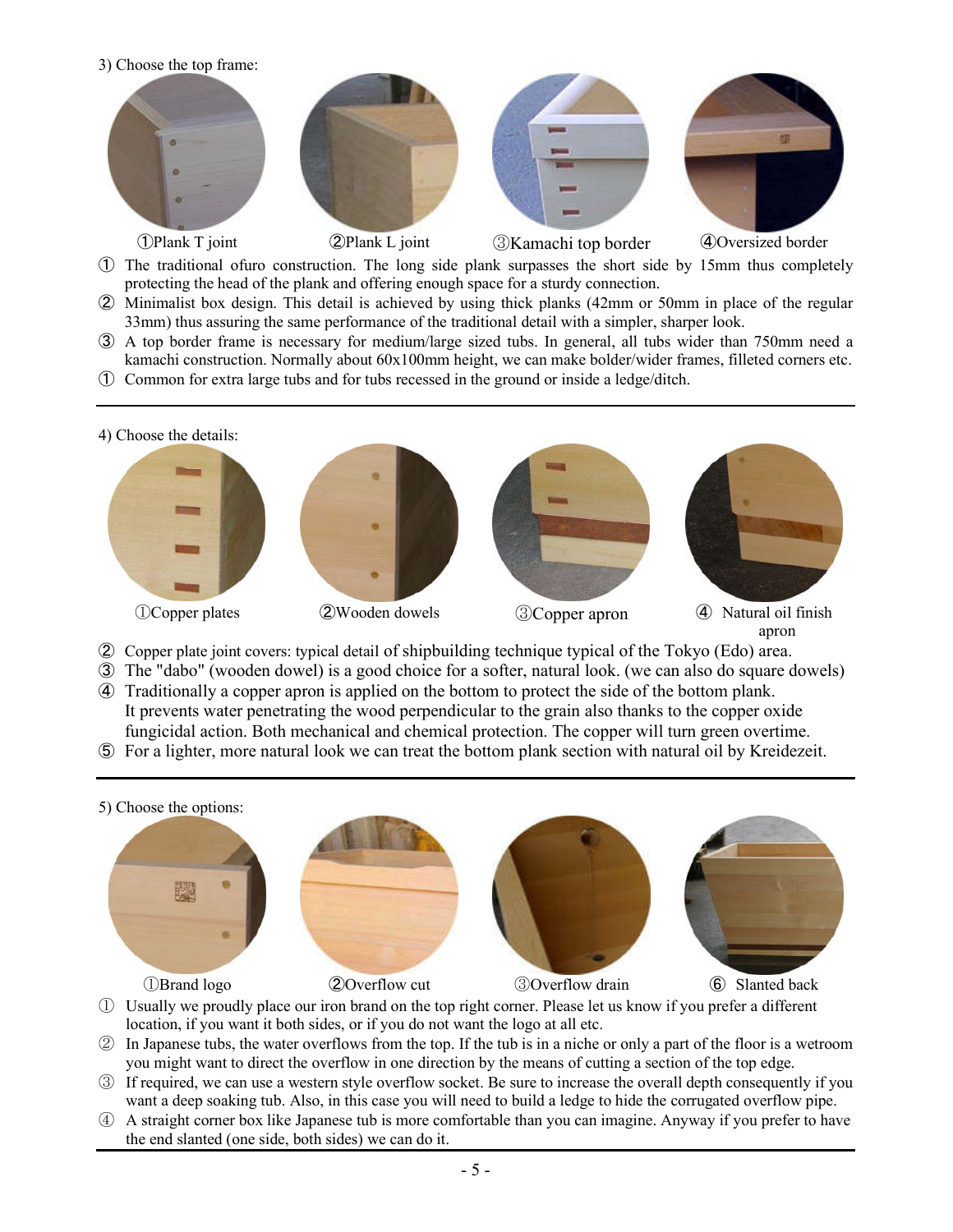6) Choose the accessories:

![](_page_5_Picture_1.jpeg)

- ① seat can be added in case of a short tub or to enjoy a half body bath. Unplug the metal deadbolt, slide out the seat plank and there you are: you can enjoy the full length, full width tub anytime you want.
- ② Made to order with the same wood as the tub, a step bench is used both as a help to enter the tub and as a surface to seat and relax before/after the bath or hold the towels etc.
- ③ We have experience with several shapes of wall mounted spouts. Please refer to the download section for the details. The sizes can be adjusted as needed. We can also produce new designs, just let us knows your idea.
- ④ Floor mounted spout: more expensive than the wall mounted model. Custom sizes and shapes as above. As a general consideration, the spout is just a simple wooden box in which water is fed and pours out from the front. A common scheme consists of a thermostat mixer installed on the wall, or on the spout lower part: once you open the faucet the water feeds the spout box and flows out gently like a waterfall. We provide the spout without holes so you can drill on site as needed (back side/ bottom side/ premixed water/ cold and hot separately as per your site conditions). The spout has a lid to be opened for maintenance. It is important to consider the terminals inside the spout should face downwards, so that the water does not pop the lid open when you feed water at maximum pressure. Lastly, some installations consists in having 2 water inlets: one normal metal faucet pointing directly into the tub to fill it quickly, and one extra concealed in the spout (maybe connected to a water recirculation system) to enjoy the tranquil waterfall while bathing.

![](_page_5_Picture_6.jpeg)

![](_page_5_Picture_8.jpeg)

![](_page_5_Picture_10.jpeg)

![](_page_5_Picture_11.jpeg)

- ⑥ typical stackable multi-section tub cover: planks are simply lined up, side by side. Compact and light weight.
- ⑦ Cover with handles: split in 2 or 3 sections to be easy to lift up, this cover can be deployed quickly and neatly
- ⑧ Floor grating panels allow water to drain while offering a warm, comfortable, non slippery floor surface. We usually split the floor in units that can be easily lifted for maintenance and cleaning. The joints are not noticeable as they coincide with the gap between slats. Size is custom, standard thickness is 55mm.
- ⑨ Standard accessories (handmade, serial production). See below:

![](_page_5_Picture_17.jpeg)

Standard size floor grate panel (900x700x55H)

![](_page_5_Picture_19.jpeg)

Minimalist stool (300x210x210H)

![](_page_5_Picture_21.jpeg)

Traditional stool (300 x 170 x 200H) (180x290H)

![](_page_5_Picture_23.jpeg)

Small bucket Large bucket (210x105H)